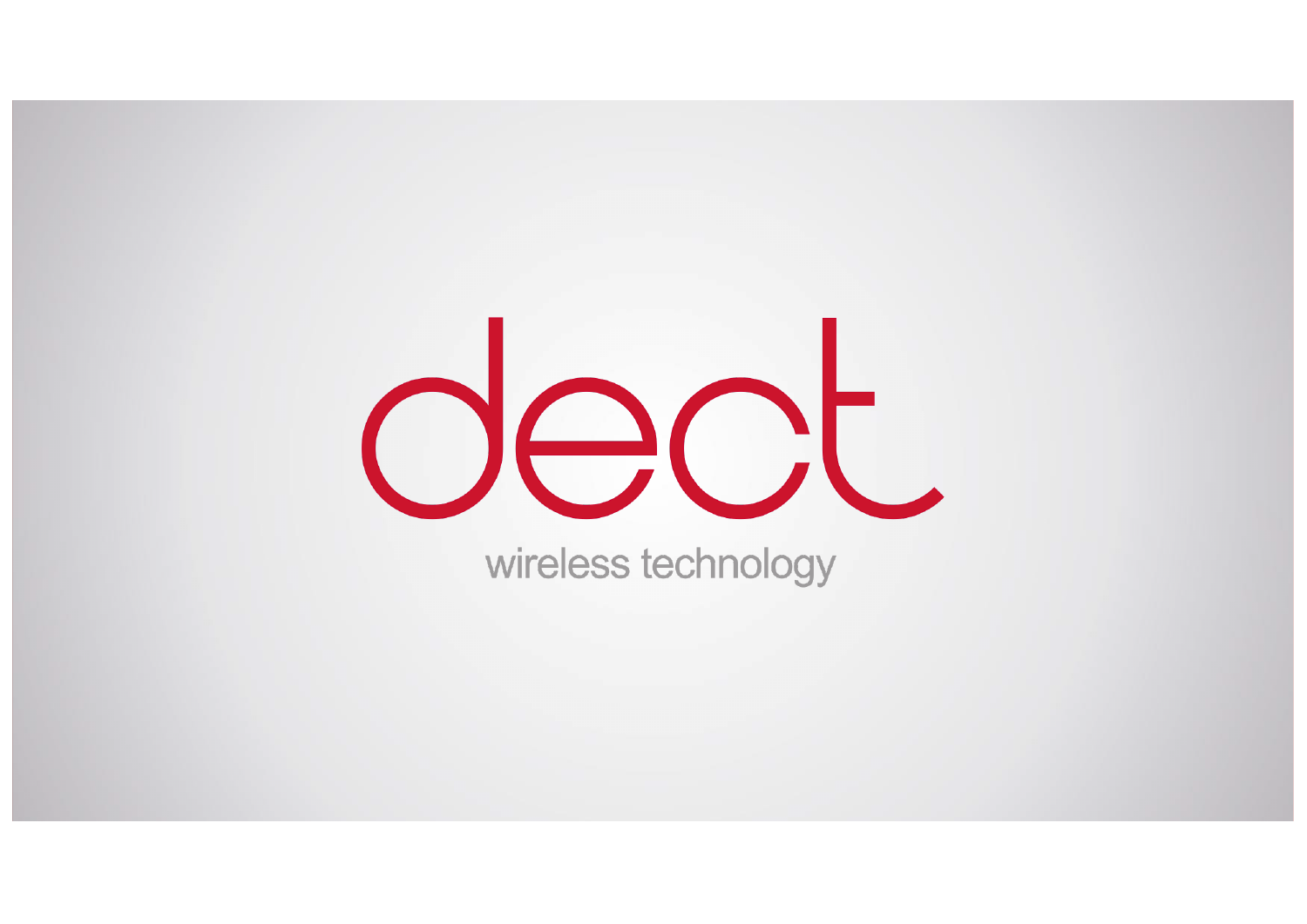



**(ETSI standard DECT-2020 NR)**

- Introducing the new NR+ Standard
- Application Areas & Benefits
- The NR+ Technology
- Vision for the future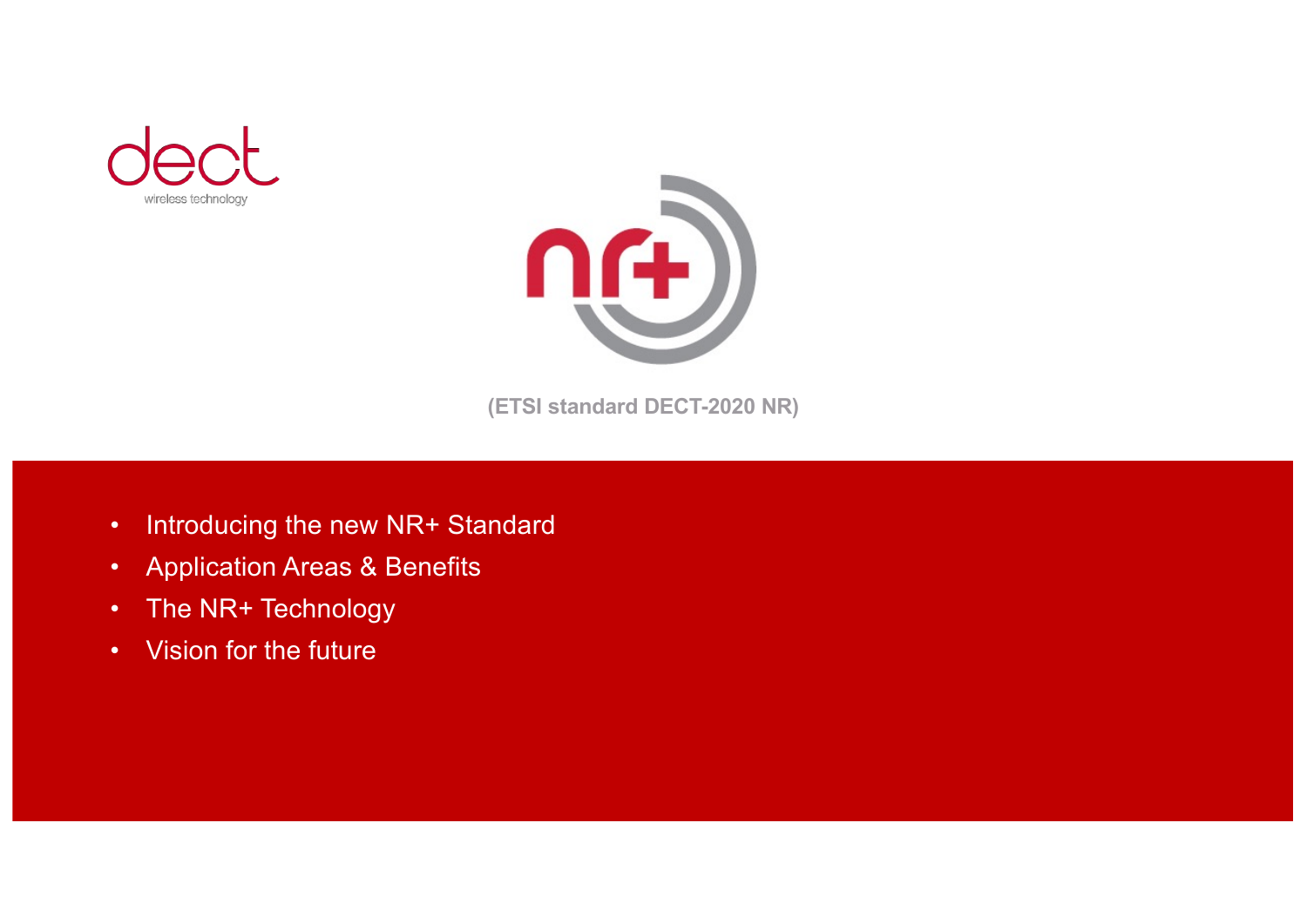

# Introducing the new NR+ Standard

- Developed by ETSI TC-DECT
- Initial Application Areas :
	- IoT applications such as Smart Cities and Industrial IoT (Industry 4.0)
	- Professional Audio applications such as Program Making & Special Events (PMSE) and Unified Communications
- Ongoing roadmap to include more market areas
- The world's first non-cellular 5G technology standard
- Recognized by WP5D of the International Telecommunication Union's Radiocommunication Sector (ITU-R) as IMT-2020 technology
- Note:
	- In ETSI the standard is referred to as DECT-2020 NR
	- DECT Forum will promote the standard under the name NR+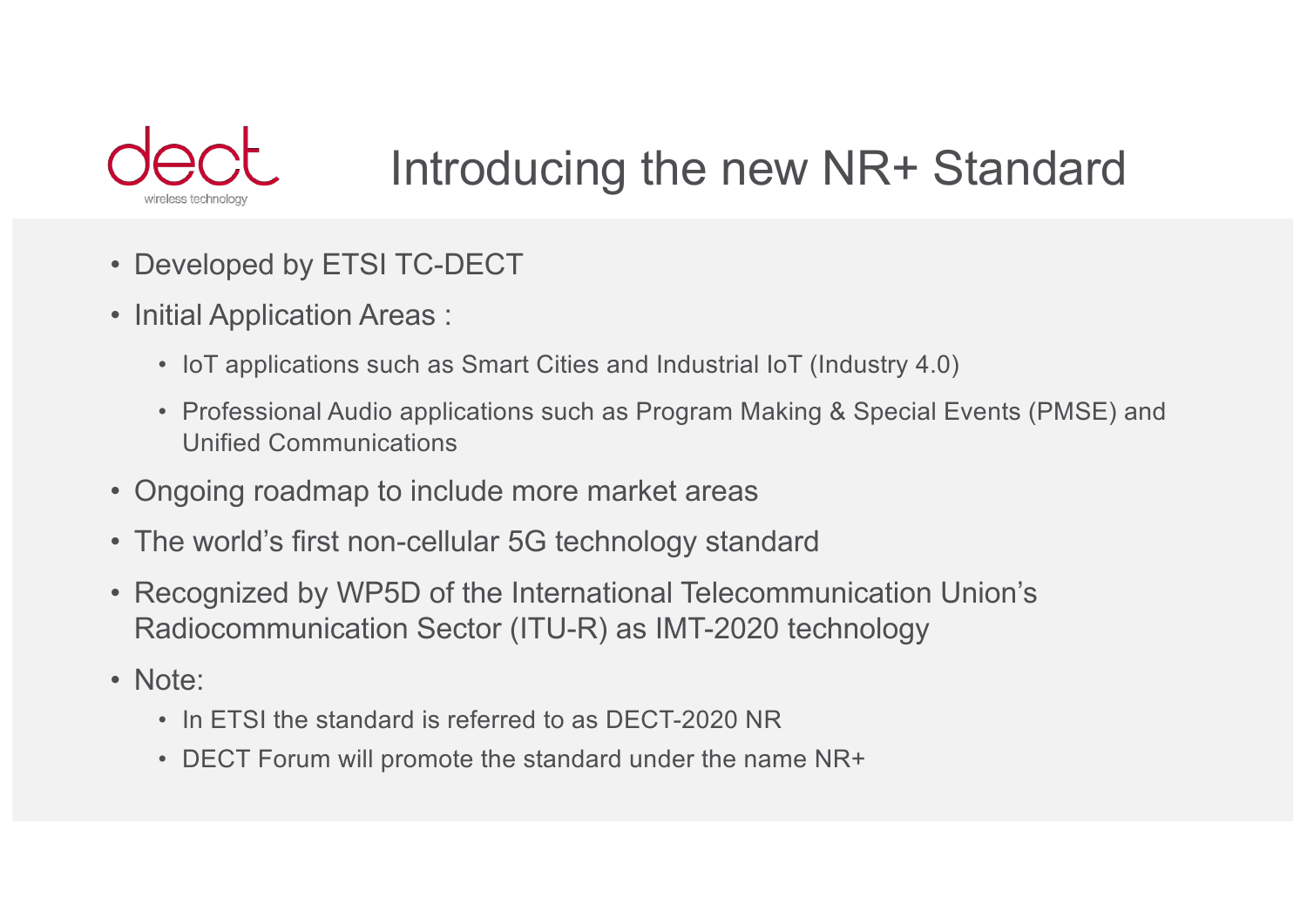

## Application Areas & Benefits: IoT

#### **IoT Benefits :**

- Infrastructure-less architecture
- Autonomous
- Decentralized
- No single-point-of-failure
- Low cost
- Simple to deploy
- The first 5G technology which can support shared spectrum operation and multiple local networks in mobile system frequencies
- Free of charge and licence-free
- Dedicated 1,9 GHz band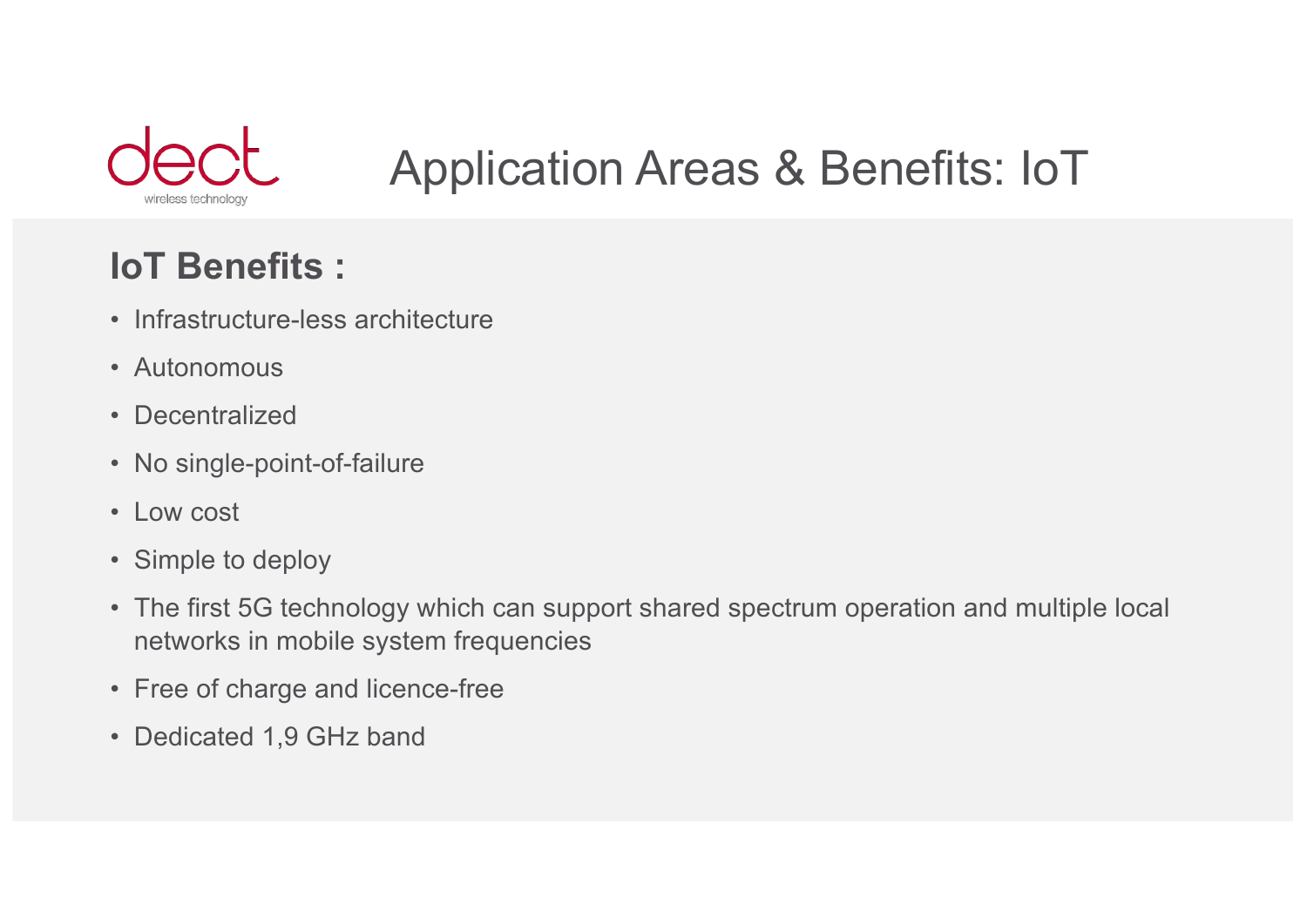

## Application Areas & Benefits: IoT

#### **IoT applications :**

- **Smart Cities :** One of the World's frontiers in the battle to combat Climate Change. Smart Cities will reduce carbon emissions using an array of applications such as; traffic management, finding parking spaces, optimizing refuse collection and street lighting, smart energy storage etc., All of these applications require remote sensor & control (IoT) solutions connected through a network to control centers. NR+ has been designed to incorporate highly reliable high-performance wireless mesh networking, that will make deployment of such massive machine-type communication possible and practicable.
- **Industrial IoT (Industry 4.0)** : One of the key technologies that will enable the new industrial revolution (4.0) is Ultra-Reliable Low Latency IoT solutions for industry, that will be able to orchestrate unmanned operations across huge factory floors and warehouses. Bringing together DECT's historic ability to send and receive messages with microsecondsynchronism with NR+'s lower latency and IoT capabilities, opens up great opportunities in this industrial sector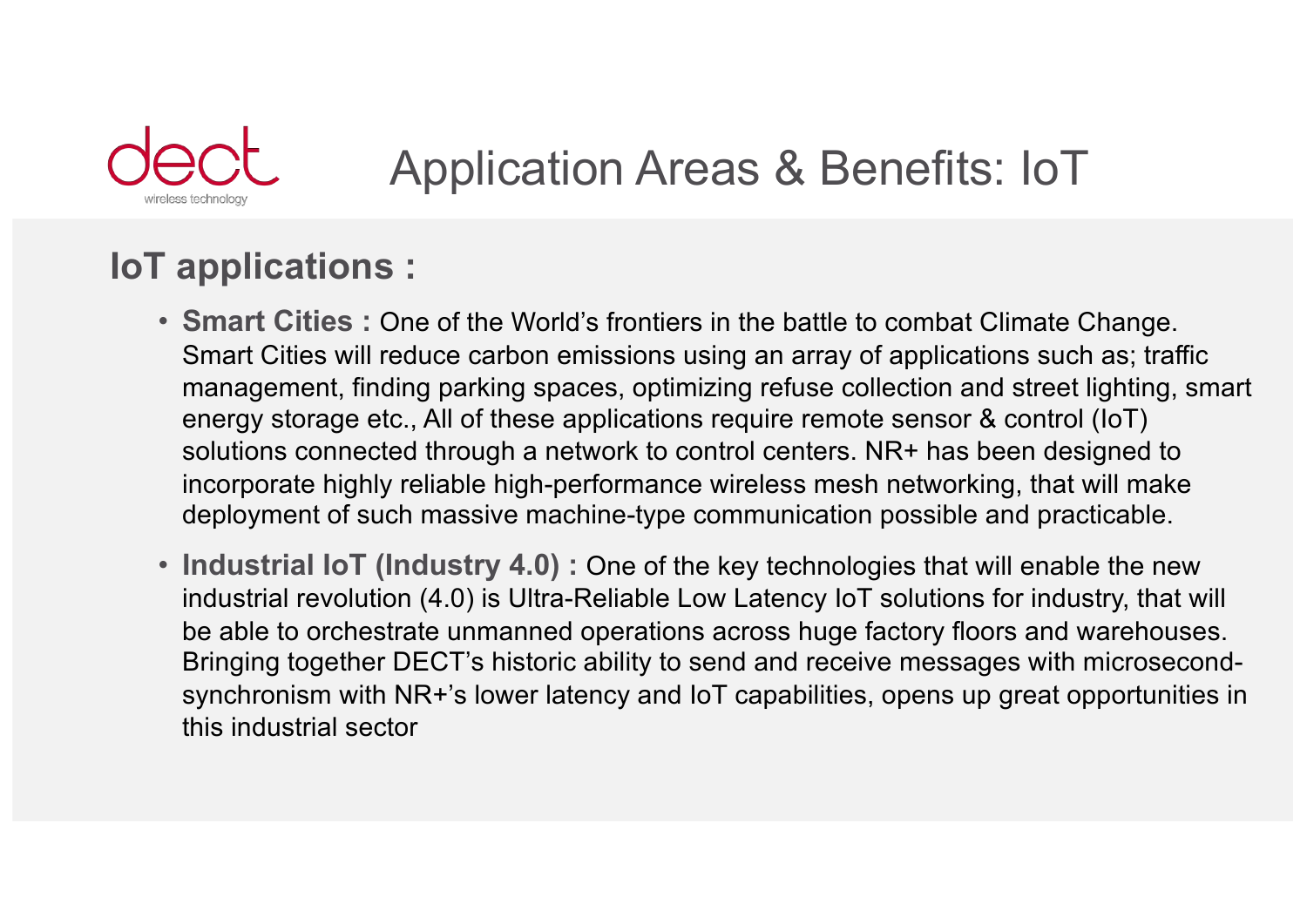

# Application Areas & Benefits: Pro-Audio

#### **Pro-Audio Benefits :**

- Significant improvements in indoor radio performance and in large arenas, stadiums etc.
	- Adding Forward Error Correction
	- Better Multipath performance
	- Better sensitivity
- Higher user densities (2-4 x)
	- Re-designed 1/2 slot configuration that prioritizes payload
	- MIMO
- Audio latency (one-way) approaching 2 msec
- Higher bit rates (for the same density) providing up to 24-bit professional quality audio
- Access to territories not supporting the DECT band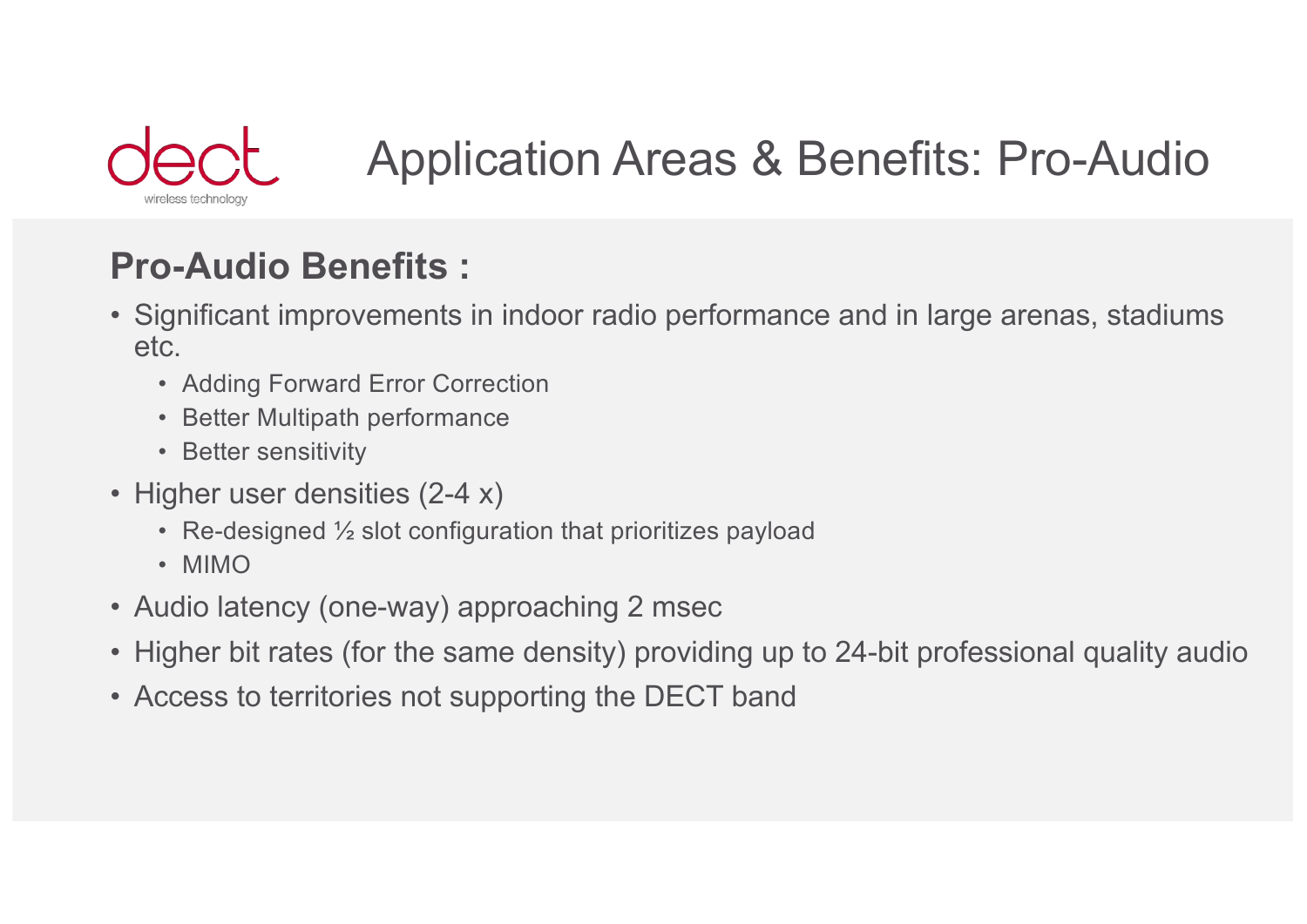

# Application Areas & Benefits: Pro-Audio

#### **Pro-Audio Applications :**

- **PMSE Microphones**: NR+ has been designed to deliver the higher performance required for microphones used by touring bands, recording studios, theatres and broadcasting (including electronic news gathering). The use of NR+ for performance microphones will facilitate the ever-increasing demand for wireless microphones in all live & recorded entertainment and media streaming sectors.
- **PMSE Intercom :** already deployed with DECT, PMSE Intercoms will benefits from higher user densities and the ability to deploy in other IMT2020 frequencies as special touring events (sporting, rock tours & music festivals etc.) need to be deployed world-wide
- **Unified Communication :** already deployed with DECT, in the post-Covid world, large business communication installations will require even more over-the-air communication as work habits change to more flexible work arrangements. NR+ will deliver even higher density of users and better indoor performance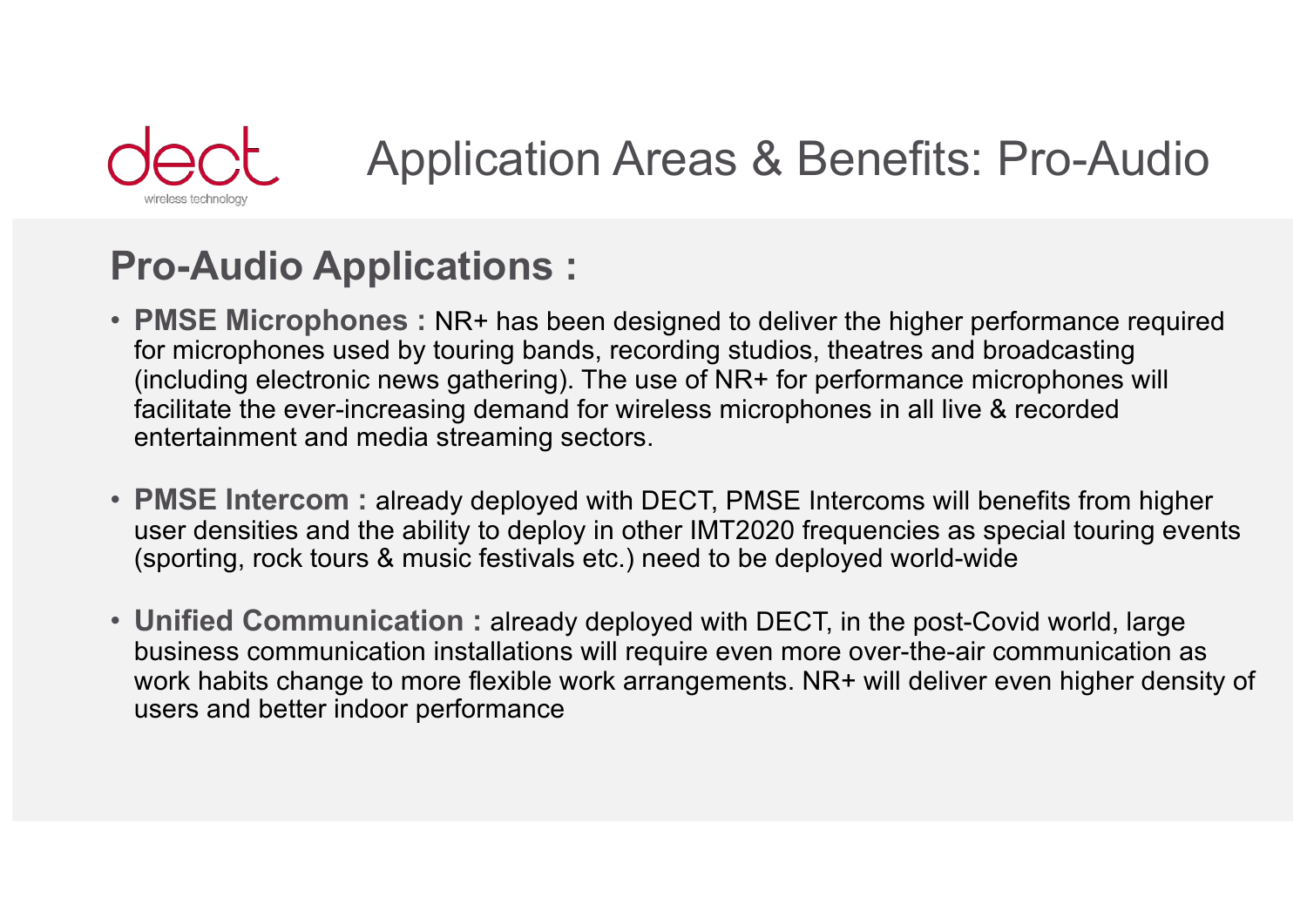

- NR+ (DECT-2020 NR) meets the IMT-2020 requirements of Ultra Reliable Low Latency Communications (URLLC) and massive Machine Type Communications (mMTC)
- Modern radio technology:
	- OFDM
	- Efficient channel coding
	- HARQ
	- High-level modulation

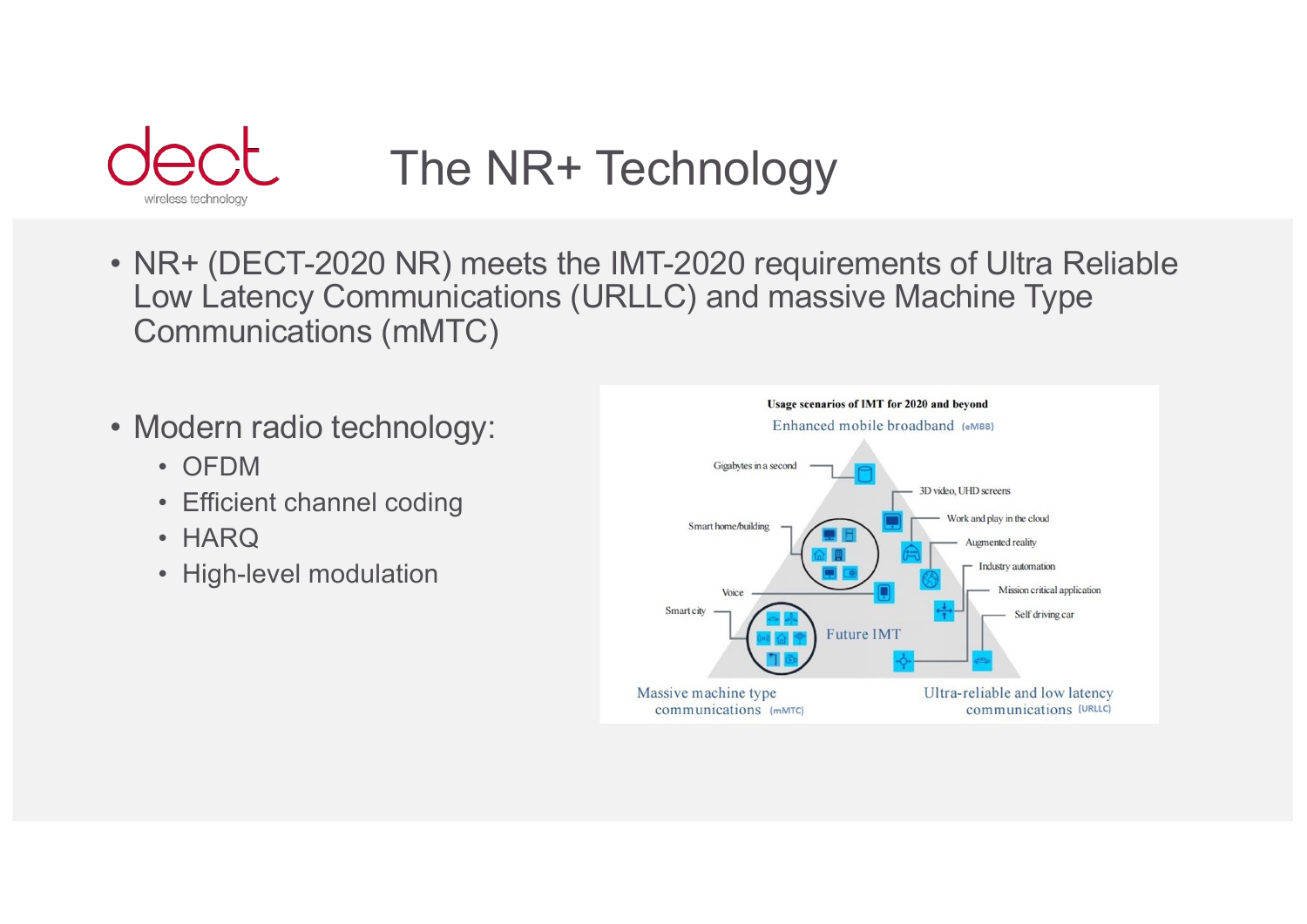

### 3GPP NR & DECT-2020 NR

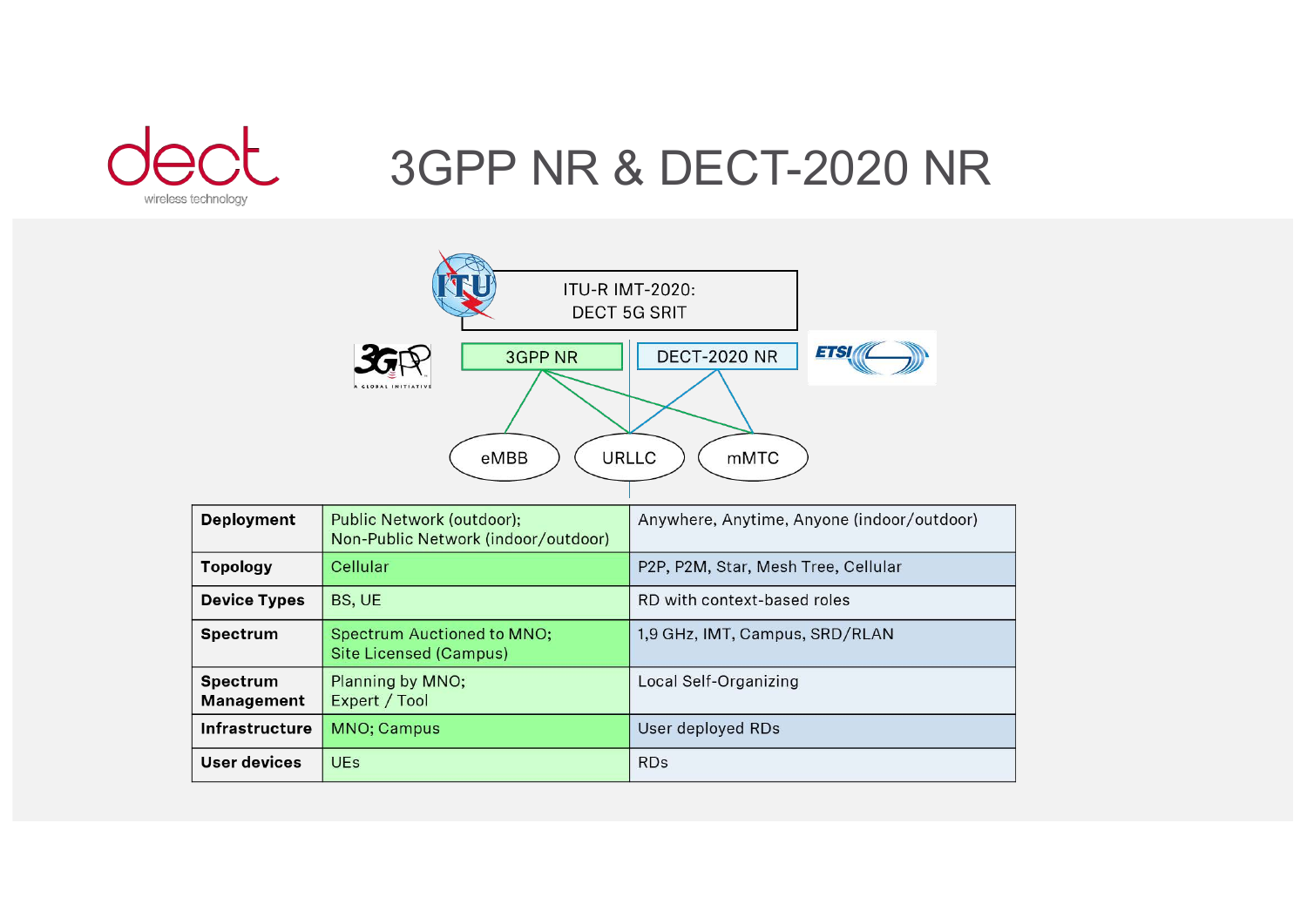

NR+ benefits from state-of-the-art radio design:

- Modern CP-OFDM radio access supporting robust performance and low latency on each communication link.
- Higher layers are designed to support efficient spectrum use by having an advanced coexistence capability thanks to optimized physical and MAC layer design
- NW and device identity concept support very large and dense networks
- Autonomous device operation and cost-based routing between devices supports future device based mMTC deployments
- The performance results are enabling new use cases for the industry with local networks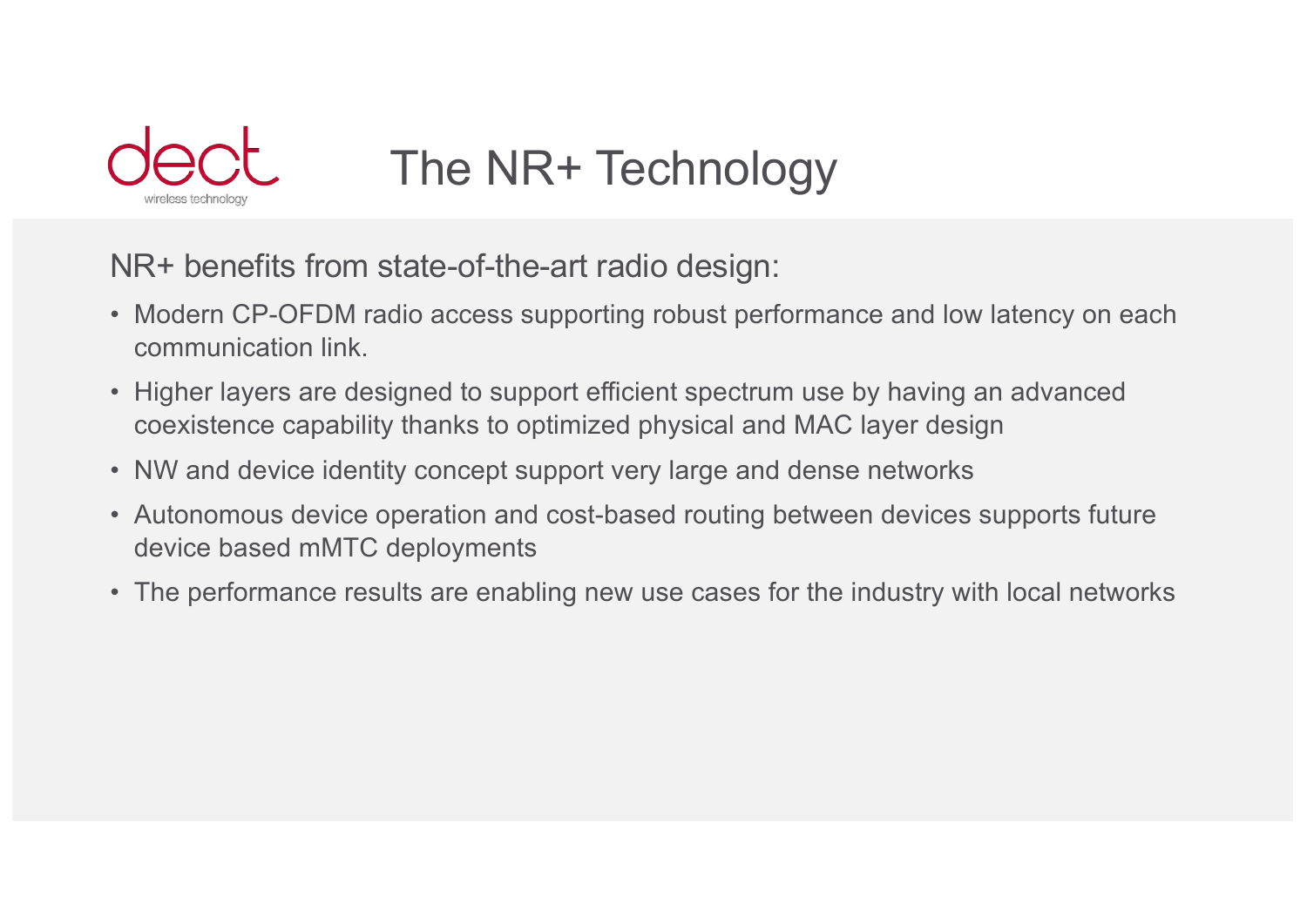

- DECT-2020 is designed to coexist with the original DECT standard
- The Home and Enterprise markets based on original DECT remain strong and products will be sold for many years to come
- By further developing the DECT-2020 standard existing
- DECT-2020 will be a perfect fit for many existing applications and will no doubt trigger the development of a great many new ones. Applications that may not have been possible before.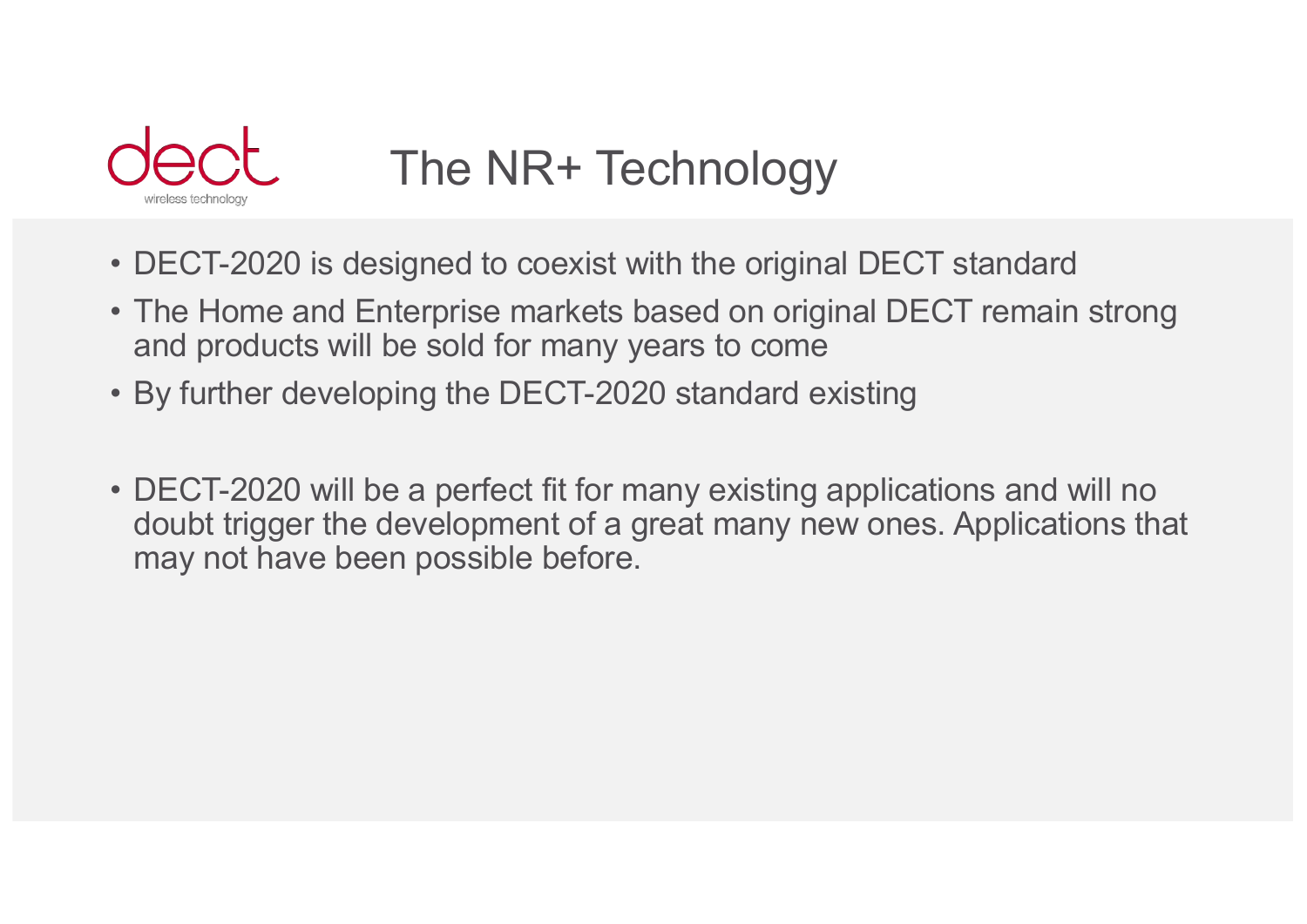

ETSI has published following release 1 DECT-2020 NR specifications:

- TS 103 636-1, DECT-2020 NR, Overview
- TS 103 636-2, DECT-2020 NR, Radio reception and transmission
- TS 103 636-3, DECT-2020 NR, Physical Layer
- TS 103 636-4, DECT-2020 NR, MAC Layer
- TS 103 636-5, DECT-2020 NR, DLC and Convergence Layer
- TC-DECT is working further to provide additions to this specification series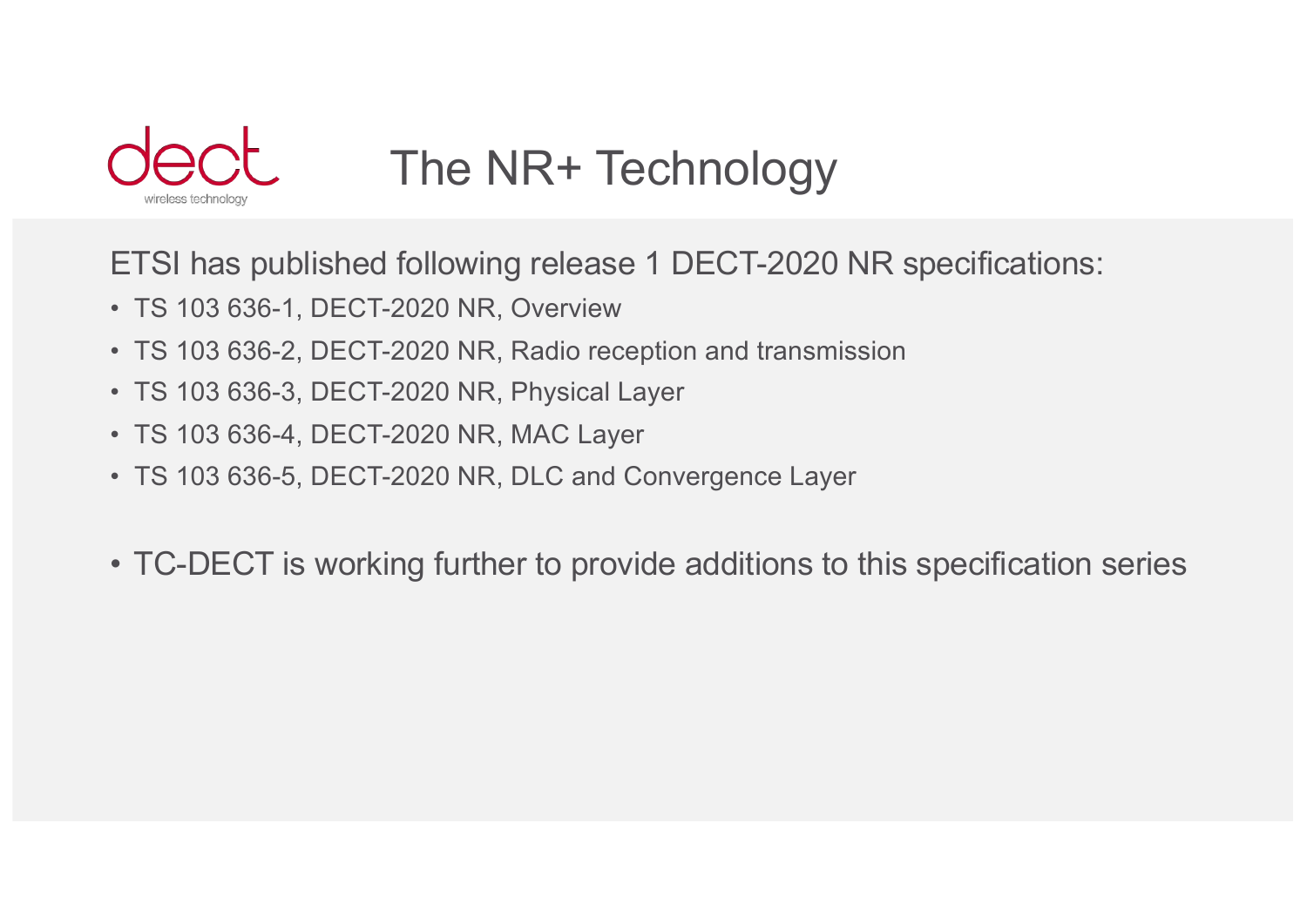

## Vision for the future

Future evolution of the standard will enable other applications such as:

- Enterprise: high-quality audio, messaging, positioning
- Healthcare (institutional and home)
- Building automation
- Process automation
- Residential and Smart Home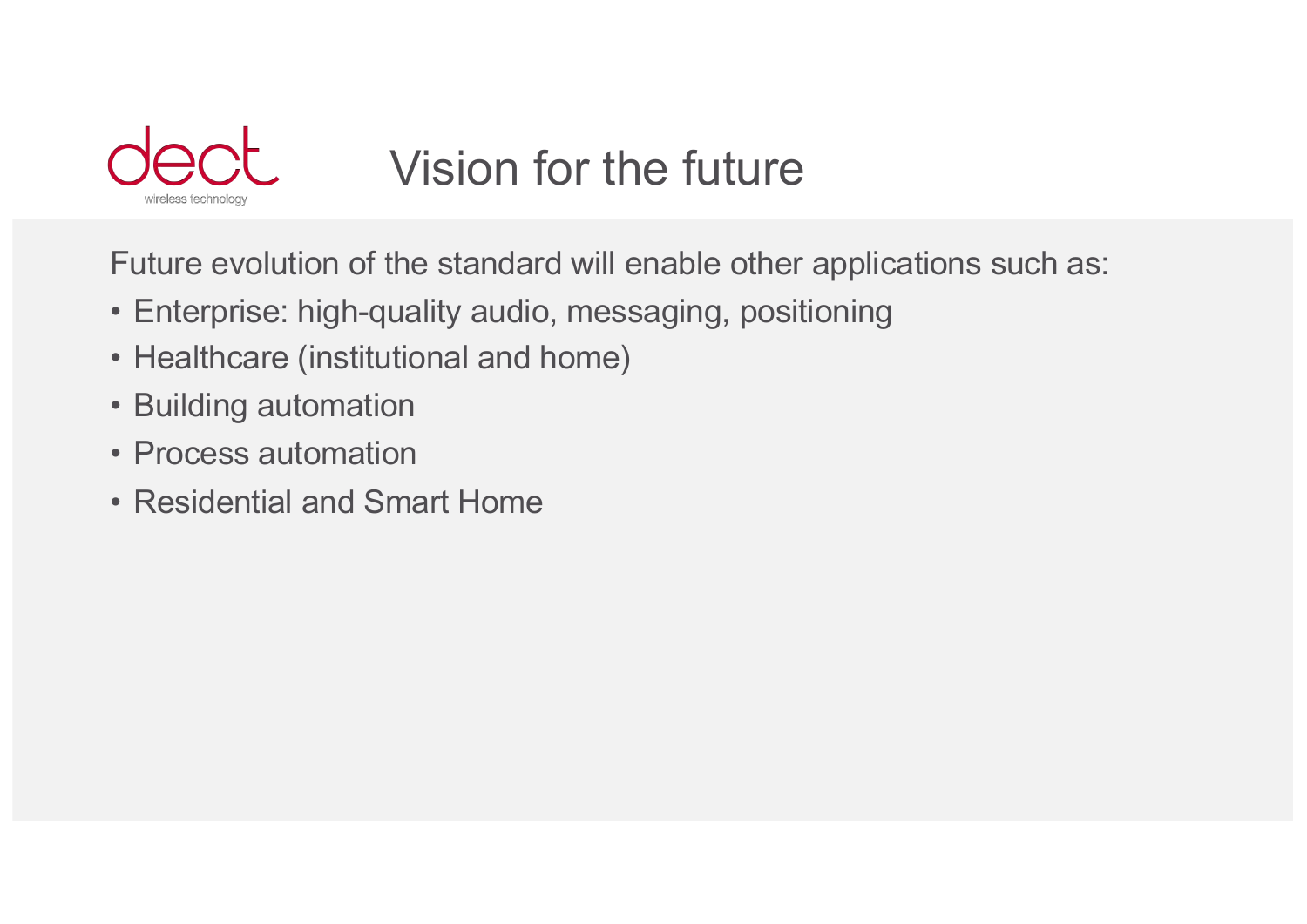

## DECT-2020 vision for Enterprise

Functionality of DECT in Enterprise systems includes:

- Voice calls and conferencing
- Messaging
- Alarm functionality (push-button, man-down/no-movement, pull cord)
- Positioning

Improvements DECT-2020 can bring to Enterprise:

- Higher bandwidth enabling apps on (smart) DECT handsets
- Accurate positioning capability
- Low latency to control machinery
- Higher density
- Addition of (massive) IoT to complement existing solutions